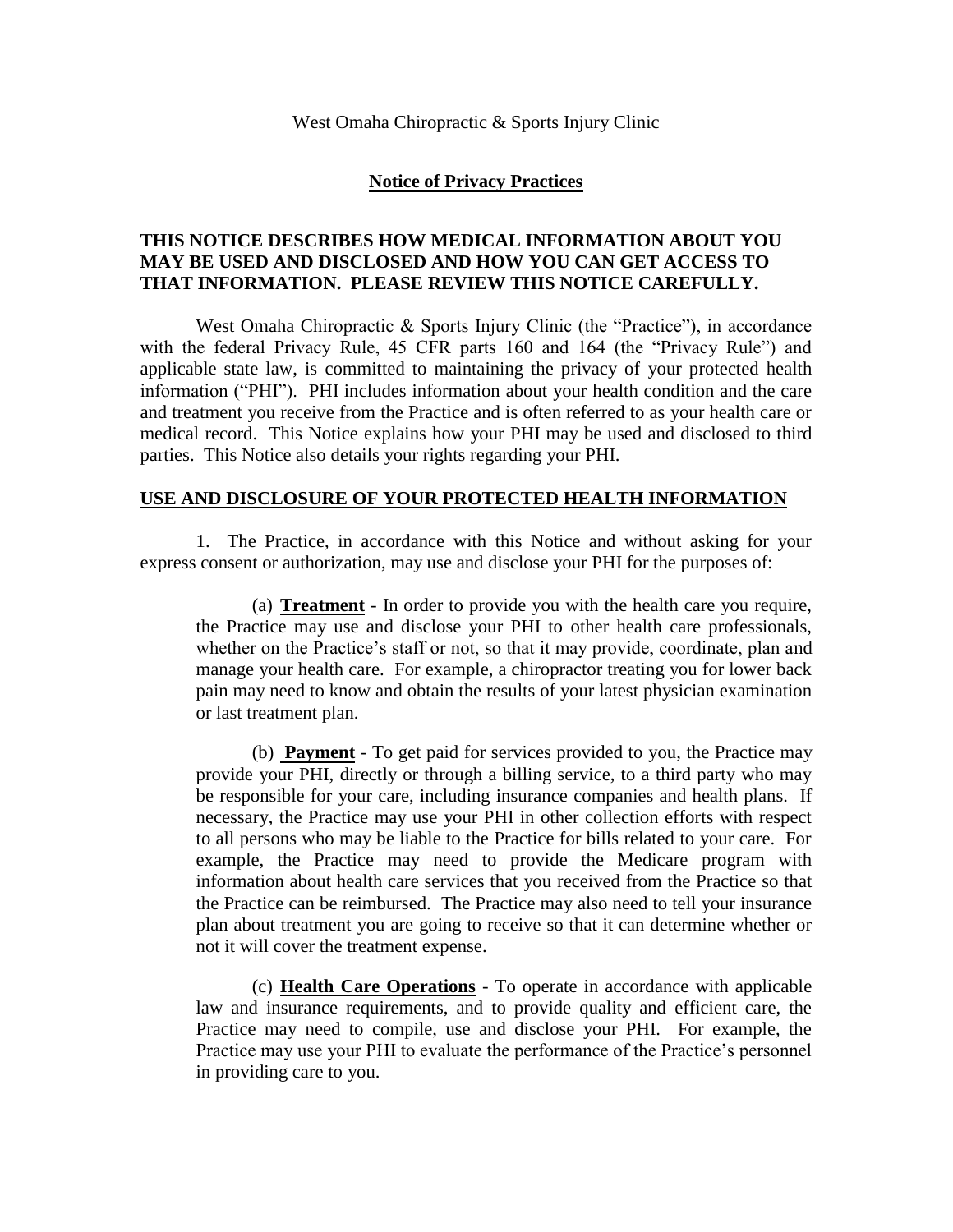2. The Practice may also use and disclose your PHI without your consent or authorization in the following instances:

(a) **De-identified Information** - We may use and disclose health information that may be related to your care but does not identify you and cannot be used to identify you.

(b) **Business Associate** - We may use and disclose PHI to one or more of our business associates if we obtains satisfactory written assurance, in accordance with applicable law, that the business associate will appropriately safeguard your PHI. A business associate is an entity that assists us in undertaking some essential function, such as a billing company that assists the office in submitting claims for payment to insurance companies.

(c) **Personal Representative** - We may use and disclose PHI to a person who, under applicable law, has the authority to represent you in making decisions related to your health care.

(d) **Emergency Situations** - We may use and disclose PHI for the purpose of obtaining or rendering emergency treatment to you provided the Practice attempts to obtain your acknowledgement of our Privacy Notice as soon as possible. OR, We may also use and disclose PHI to a public or private entity authorized by law or by its charter to assist in disaster relief efforts, for the purpose of coordinating your care with such entities in an emergency situation.

(e) **Public Health Activities** - We may use and disclose PHI when required by law to provide information to a public health authority to prevent or control disease.

(f) **Abuse, Neglect or Domestic Violence** - We may use and disclose PHI to a government authority when authorized by law to provide information if it believes that the disclosure is necessary to prevent serious harm.

(g) **Health Oversight Activities** - We may use and disclose PHI when required by law to provide information in criminal investigations, disciplinary actions, or other activities relating to the community's health care system.

(h) **Judicial and Administrative Proceeding** - We may use and disclose PHI in response to a court order or a lawfully issued subpoena.

(i) **Law Enforcement Purposes** - We may use and disclose PHI, when authorized, to a law enforcement official. For example, your PHI may be the subject of a grand jury subpoena, or if the Practice believes that your death was the result of criminal conduct.

(j) **Coroner or Medical Examiner** - We may use and disclose PHI to a coroner or medical examiner for the purpose of identifying you.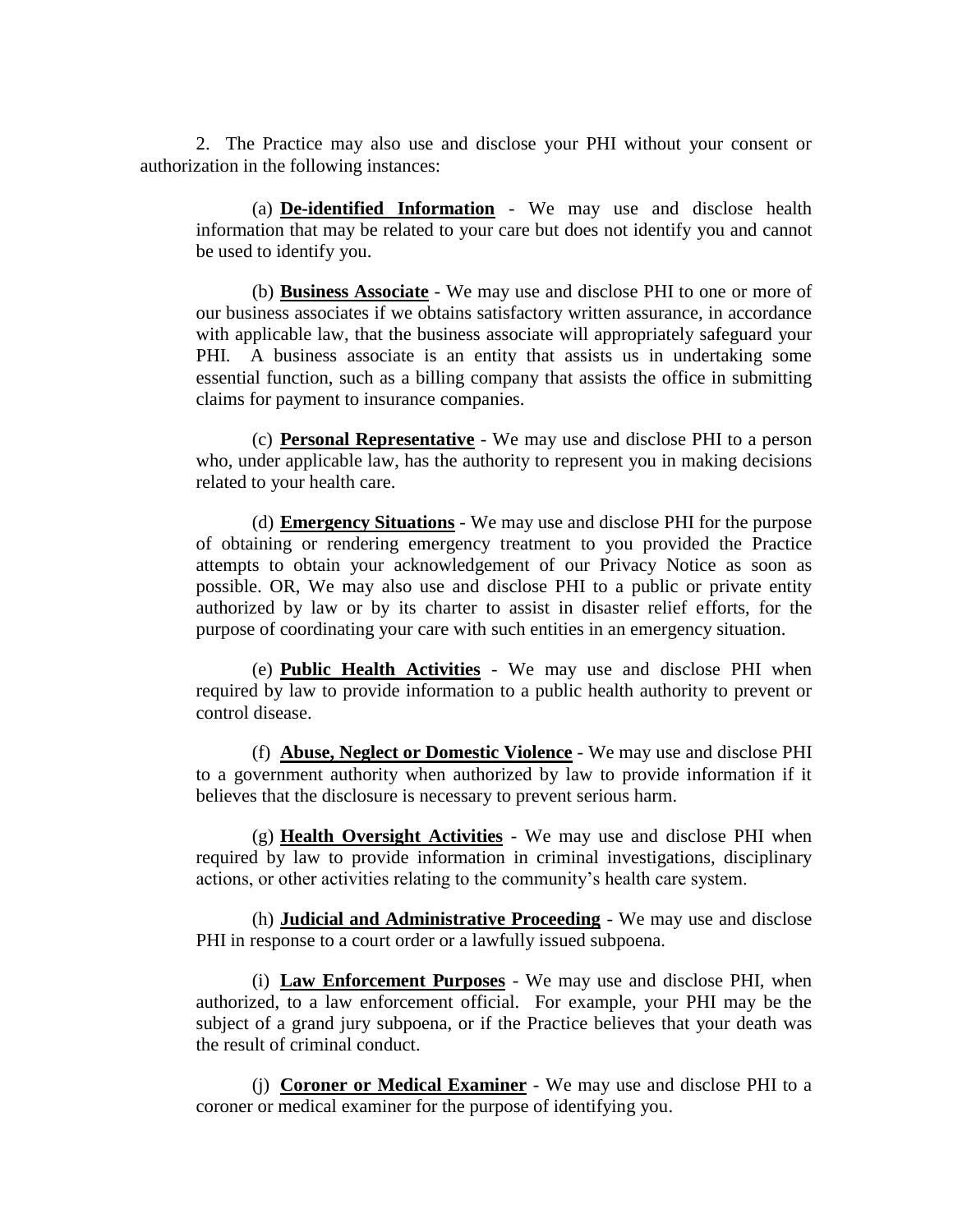(k)**Organ, Eye or Tissue Donation** - We may use and disclose PHI if you are an organ donor to the entity to whom you have agreed to donate your organs.

(l) **Research** - We may use and disclose PHI subject to applicable legal requirements if the Practice is involved in research activities.

(m) **Avert a Threat to Health or Safety** - We may use and disclose PHI if it believes that such disclosure is necessary to prevent or lessen a serious and imminent threat to the health or safety of a person or the public and the disclosure is to an individual who is reasonably able to prevent or lessen the threat.

(n) **Specialized Government Functions** - We may use and disclose PHI when authorized by law with regard to certain military and veteran activity.

(o) **Workers' Compensation** - We may use and disclose PHI if you are involved in a Workers' Compensation claim to an individual or entity that is part of the Workers' Compensation system.

(p) **National Security and Intelligence Activities** - We may use and disclose PHI to authorized governmental officials with necessary intelligence information for national security activities and purposes authorized by law.

(q) **Military and Veterans** - We may use and disclose PHI if you are a member of the armed forces, as required by the military command authorities.

3. Other examples of how the Practice may use your protected health information:

(a) **Appointment Reminders** - We may, from time to time, contact you to provide appointment reminders or information about treatment alternatives or other health-related benefits and services that may be of interest to you. The following appointment reminders may be used by the Practice: 1) a postcard mailed to you at the address provided by you; and 2) telephoning your home and leaving a message on your answering machine or with the individual answering the phone; and 3)text/email messages sent to numbers/addresses provided by you.

(b) **Facsimile Transmissions** - We may from time to time transmit information about you to insures, other health care professionals and providers, and appropriate governmental agencies utilizing facsimile transmissions.

(c) **Directory/Sign-In Log** - We may maintain a sign-in log at our reception desk for individuals seeking care and treatment in the office. The sign-in log is located in a position where staff can readily see who is seeking care in the office, as well as the individual's location within the Practice's office suite. This information may be seen by, and is accessible to, others who are seeking care or services in our offices.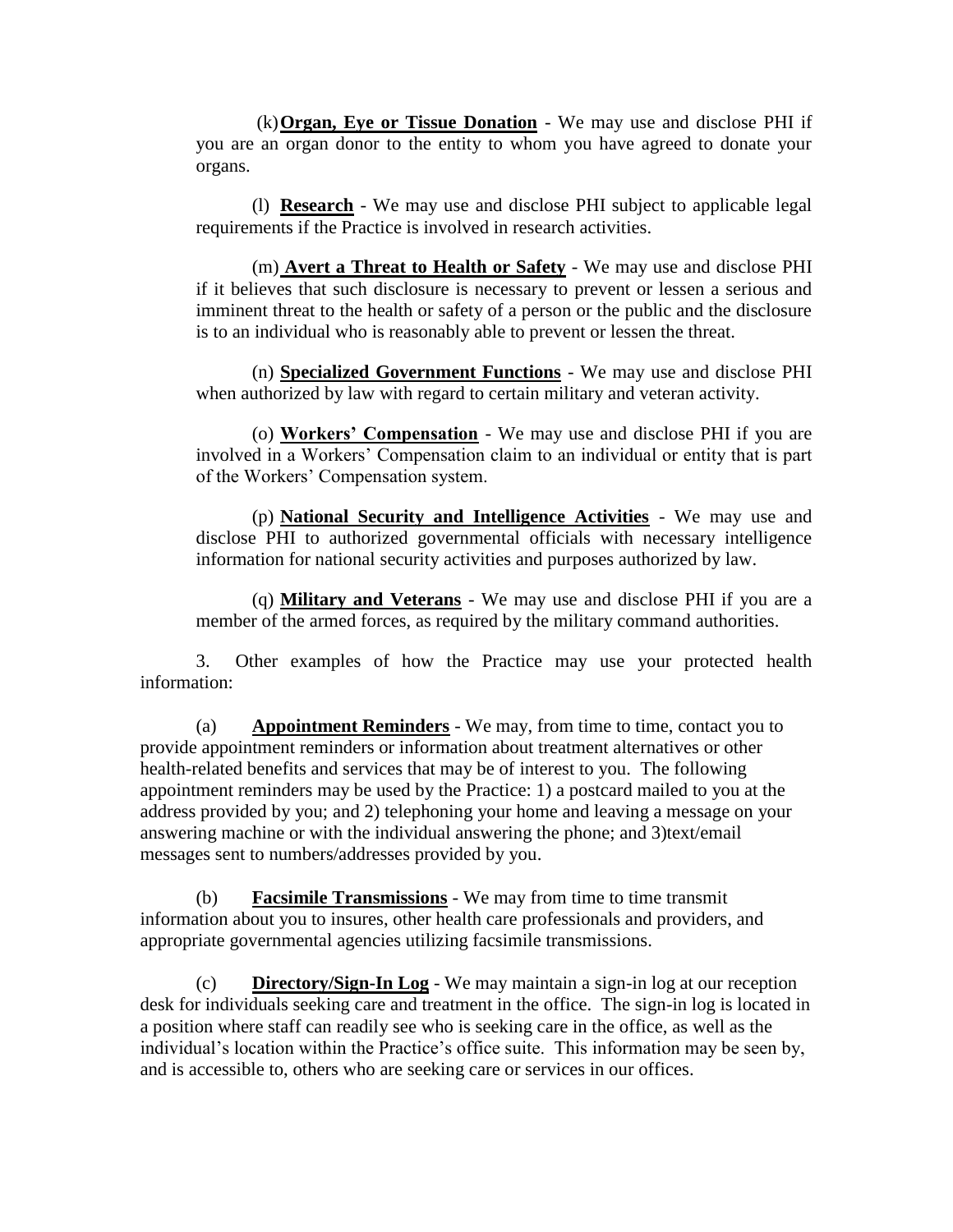(d) **Family/Friends** - We may disclose to a family member, other relative, a close personal friend, or any other person identified by you, your PHI directly relevant to such person's involvement with your care or the payment for your care. The Practice may also use or disclose your PHI to notify or assist in the notification (including identifying or locating) a family member, a personal representative, or another person responsible for your care, of your location, general condition or death. However, in both cases, the following conditions will apply:

> (i) If you are present at or prior to the use or disclosure of your PHI, the Practice may use or disclose your PHI if you agree, or if the Practice can reasonably infer from the circumstances, based on the exercise of its professional judgment, that you do not object to the use or disclosure.

(ii) If you are not present, the Practice will, in the exercise of professional judgment, determine whether the use or disclosure is in your best interests and, if so, disclose only the PHI that is directly relevant to the person's involvement with your care.

(e) **Authorizations** - Uses and/or disclosures, other than those described above, will be made only with your written Authorization.

> ie. Uses and disclosures for marketing purposes; and uses and disclosures that constitute the sale of PHI.

## **BREACH NOTIFICATION:**

In the event of a breach of your protected information, we must notify you of that breach.

## **YOUR RIGHTS**

1. You have the right to:

(a) Revoke any Authorization or consent you have given to the Practice, at any time. To request a revocation, you must submit a written request to the Practice's Privacy Officer.

(b) Request restrictions on certain uses and disclosures of your PHI as provided by law. However, the Practice is not obligated to agree to any requested restrictions. To request restrictions, you must submit a written request to the Practice's Privacy Officer. In your written request, you must inform the Practice of what information you want to limit, whether you want to limit the Practice's use or disclosure, or both, and to whom you want the limits to apply. If the Practice agrees to your request, the Practice will comply with your request unless the information is needed in order to provide you with emergency treatment.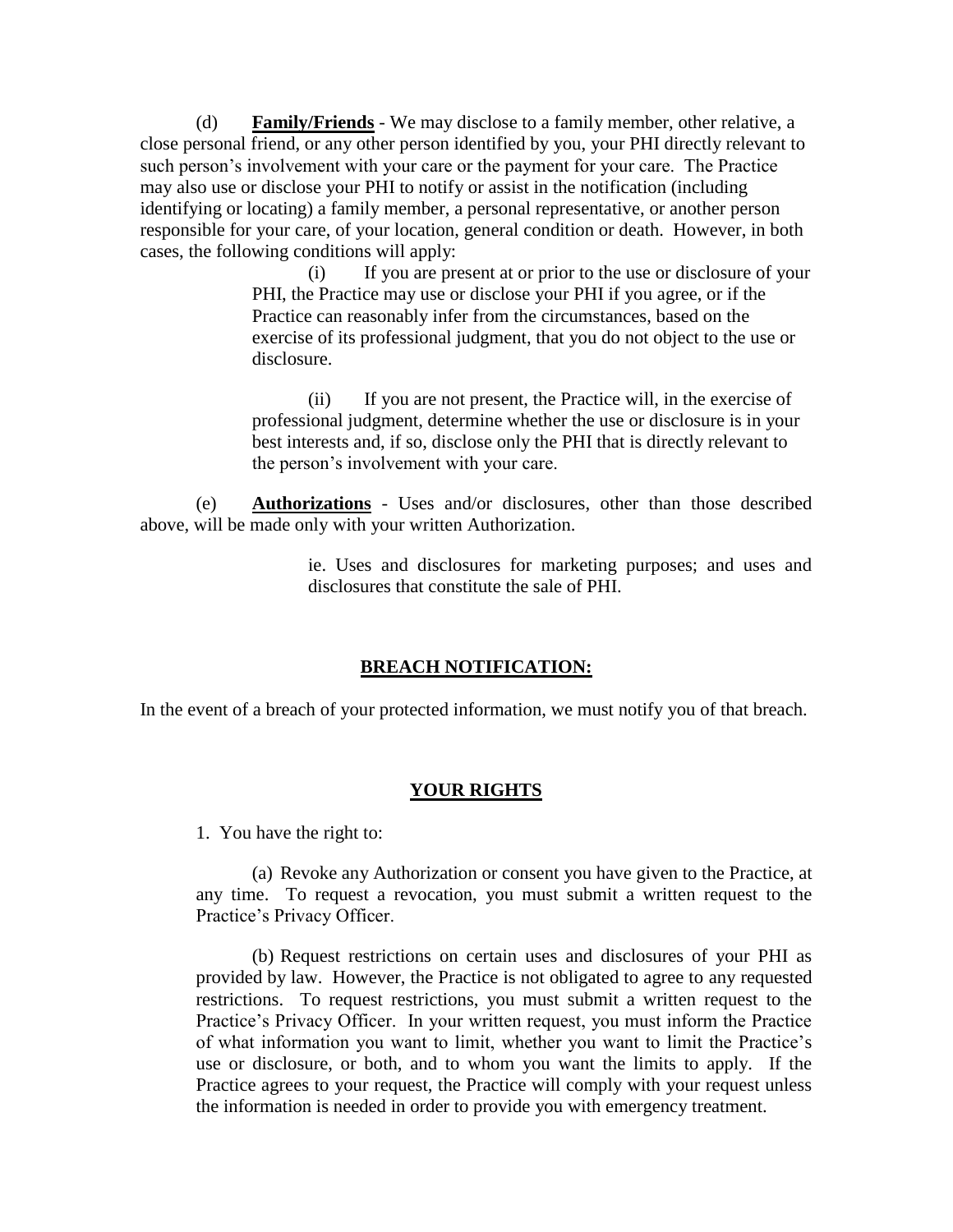(c) Receive confidential communications or PHI by alternative means or at alternative locations. You must make your request in writing to the Practice's Privacy Officer. The Practice will accommodate all reasonable requests.

(d) Inspect and copy your PHI as provided by law. To inspect and copy your PHI, you must submit a written request to the Practice's Privacy Officer. The Practice can charge you a fee for the cost of copying, mailing or other supplies associated with your request. In certain situations that are defined by law, the Practice may deny your request, but you will have the right to have the denial reviewed as set forth more fully in the written denial notice.

(e) Amend your PHI as provided by law. To request an amendment, you must submit a written request to the Practice's Privacy Officer. You must provide a reason that supports your request. The Practice may deny your request if it is not in writing, if you do not provide a reason in support of your request, if the information to be amended was not created by the Practice (unless the individual or entity that created the information is no longer available), if the information is not part of your PHI maintained by the Practice, if the information is not part of the information you would be permitted to inspect and copy, and/or if the information is accurate and complete. If you disagree with the Practice's denial, you will have the right to submit a written statement of disagreement.

(f) Receive an accounting of disclosures of your PHI as provided by law. To request an accounting, you must submit a written request to the Practice's Privacy Officer. The request must state a time period, which may not be longer than six (6) years and may not include dates before April 14, 2003. The request should indicate in what form you want the list (such as a paper or electronic copy). The first list you request within a twelve (12) month period will be free, but the Practice may charge you for the cost of providing additional lists. The Practice will notify you of the costs involved and you can decide to withdraw or modify your request before any costs are incurred.

(g) Receive a paper copy of this Privacy Notice from the Practice upon request to the Practice's Privacy Officer.

(h) Complain to the Practice or to the Secretary of if you believe your privacy rights have been violated. To file a complaint with the Practice, you must contact the Practice's Privacy Officer. All complaints must be in writing.

(i)Restrict disclosures of protected health information to health plans if you have paid for services completely out of pocket.

(j)Opt out of future fundraising communications.

To obtain more information about your privacy rights or if you have questions you want answered about your privacy rights you may contact the Practice's Privacy Officer , **Kathy Bowden,** at (402) 334-4700 or via email at **info@westochiro.com**.